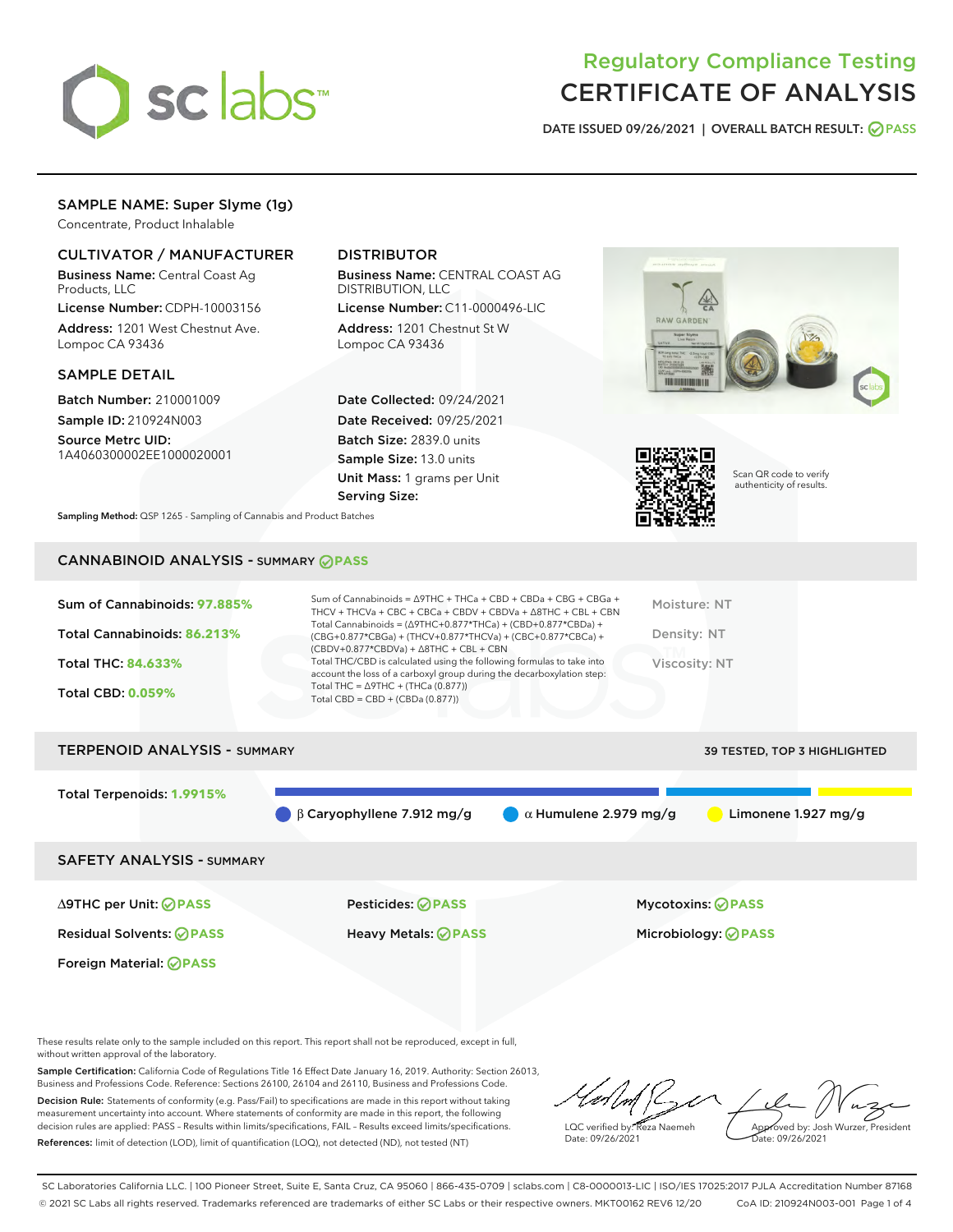



SUPER SLYME (1G) | DATE ISSUED 09/26/2021 | OVERALL BATCH RESULT: @ PASS

#### CANNABINOID TEST RESULTS - 09/26/2021 2 PASS

Tested by high-performance liquid chromatography with diode-array detection (HPLC-DAD). **Method:** QSP 1157 - Analysis of Cannabinoids by HPLC-DAD

#### TOTAL CANNABINOIDS: **86.213%**

Total Cannabinoids (Total THC) + (Total CBD) + (Total CBG) + (Total THCV) + (Total CBC) + (Total CBDV) + ∆8THC + CBL + CBN

TOTAL THC: **84.633%** Total THC (∆9THC+0.877\*THCa)

TOTAL CBD: **0.059%**

Total CBD (CBD+0.877\*CBDa)

TOTAL CBG: 0.98% Total CBG (CBG+0.877\*CBGa)

TOTAL THCV: 0.292% Total THCV (THCV+0.877\*THCVa)

TOTAL CBC: 0.249% Total CBC (CBC+0.877\*CBCa)

TOTAL CBDV: ND Total CBDV (CBDV+0.877\*CBDVa)

| <b>COMPOUND</b> | LOD/LOQ<br>(mg/g)          | <b>MEASUREMENT</b><br><b>UNCERTAINTY</b><br>(mg/g) | <b>RESULT</b><br>(mg/g) | <b>RESULT</b><br>(%) |
|-----------------|----------------------------|----------------------------------------------------|-------------------------|----------------------|
| <b>THCa</b>     | 0.05/0.14                  | ±23.966                                            | 932.53                  | 93.253               |
| <b>A9THC</b>    | 0.06 / 0.26                | ±0.980                                             | 28.50                   | 2.850                |
| <b>CBGa</b>     | 0.1 / 0.2                  | ±0.52                                              | 10.0                    | 1.00                 |
| <b>THCVa</b>    | 0.07 / 0.20                | ±0.159                                             | 3.33                    | 0.333                |
| <b>CBCa</b>     | 0.07/0.28                  | ±0.139                                             | 2.84                    | 0.284                |
| <b>CBG</b>      | 0.06/0.19                  | ±0.039                                             | 0.98                    | 0.098                |
| <b>CBDa</b>     | 0.02/0.19                  | ±0.020                                             | 0.67                    | 0.067                |
| A8THC           | 0.1/0.4                    | N/A                                                | <b>ND</b>               | <b>ND</b>            |
| <b>THCV</b>     | 0.1/0.2                    | N/A                                                | <b>ND</b>               | <b>ND</b>            |
| <b>CBD</b>      | 0.07/0.29                  | N/A                                                | <b>ND</b>               | <b>ND</b>            |
| <b>CBDV</b>     | 0.04 / 0.15                | N/A                                                | <b>ND</b>               | <b>ND</b>            |
| <b>CBDVa</b>    | 0.03/0.53                  | N/A                                                | <b>ND</b>               | <b>ND</b>            |
| <b>CBL</b>      | 0.06 / 0.24                | N/A                                                | <b>ND</b>               | <b>ND</b>            |
| <b>CBN</b>      | 0.1 / 0.3                  | N/A                                                | <b>ND</b>               | <b>ND</b>            |
| <b>CBC</b>      | 0.2 / 0.5                  | N/A                                                | <b>ND</b>               | <b>ND</b>            |
|                 | <b>SUM OF CANNABINOIDS</b> |                                                    | 978.85 mg/g             | 97.885%              |

#### **UNIT MASS: 1 grams per Unit**

| ∆9THC per Unit                                                                            | 1120 per-package limit | 28.50 mg/unit<br><b>PASS</b> |  |  |  |
|-------------------------------------------------------------------------------------------|------------------------|------------------------------|--|--|--|
| <b>Total THC per Unit</b>                                                                 |                        | 846.33 mg/unit               |  |  |  |
| <b>CBD per Unit</b>                                                                       |                        | <b>ND</b>                    |  |  |  |
| <b>Total CBD per Unit</b>                                                                 |                        | $0.59$ mg/unit               |  |  |  |
| Sum of Cannabinoids<br>per Unit                                                           |                        | 978.85 mg/unit               |  |  |  |
| <b>Total Cannabinoids</b><br>per Unit                                                     |                        | 862.13 mg/unit               |  |  |  |
| <b>MOISTURE TEST RESULT</b><br><b>DENSITY TEST RESULT</b><br><b>VISCOSITY TEST RESULT</b> |                        |                              |  |  |  |

Not Tested

Not Tested

Not Tested

#### TERPENOID TEST RESULTS - 09/26/2021

Terpene analysis utilizing gas chromatography-flame ionization detection (GC-FID). **Method:** QSP 1192 - Analysis of Terpenoids by GC-FID

| <b>COMPOUND</b>         | LOD/LOQ<br>(mg/g) | <b>MEASUREMENT</b><br><b>UNCERTAINTY</b><br>(mg/g) | <b>RESULT</b><br>(mg/g)                         | <b>RESULT</b><br>$(\%)$ |
|-------------------------|-------------------|----------------------------------------------------|-------------------------------------------------|-------------------------|
| $\beta$ Caryophyllene   | 0.004 / 0.012     | ±0.2817                                            | 7.912                                           | 0.7912                  |
| $\alpha$ Humulene       | 0.009/0.029       | ±0.0956                                            | 2.979                                           | 0.2979                  |
| Limonene                | 0.005 / 0.016     | ±0.0276                                            | 1.927                                           | 0.1927                  |
| <b>Terpinolene</b>      | 0.008 / 0.026     | ±0.0306                                            | 1.494                                           | 0.1494                  |
| <b>Myrcene</b>          | 0.008 / 0.025     | ±0.0114                                            | 0.883                                           | 0.0883                  |
| $\alpha$ Bisabolol      | 0.008 / 0.026     | ±0.0412                                            | 0.771                                           | 0.0771                  |
| Linalool                | 0.009 / 0.032     | ±0.0272                                            | 0.715                                           | 0.0715                  |
| Valencene               | 0.009 / 0.030     | ±0.0419                                            | 0.608                                           | 0.0608                  |
| Ocimene                 | 0.011 / 0.038     | ±0.0149                                            | 0.464                                           | 0.0464                  |
| trans-β-Farnesene       | 0.008 / 0.025     | ±0.0161                                            | 0.453                                           | 0.0453                  |
| Terpineol               | 0.016 / 0.055     | ±0.0211                                            | 0.343                                           | 0.0343                  |
| Fenchol                 | 0.010 / 0.034     | ±0.0115                                            | 0.298                                           | 0.0298                  |
| Nerolidol               | 0.009 / 0.028     | ±0.0162                                            | 0.257                                           | 0.0257                  |
| $\beta$ Pinene          | 0.004 / 0.014     | ±0.0028                                            | 0.240                                           | 0.0240                  |
| Caryophyllene<br>Oxide  | 0.010 / 0.033     | ±0.0062                                            | 0.134                                           | 0.0134                  |
| $\alpha$ Pinene         | 0.005 / 0.017     | ±0.0011                                            | 0.128                                           | 0.0128                  |
| <b>Borneol</b>          | 0.005 / 0.016     | ±0.0046                                            | 0.110                                           | 0.0110                  |
| $\alpha$ Phellandrene   | 0.006 / 0.020     | ±0.0005                                            | 0.038                                           | 0.0038                  |
| $\alpha$ Terpinene      | 0.005 / 0.017     | ±0.0006                                            | 0.037                                           | 0.0037                  |
| $\gamma$ Terpinene      | 0.006 / 0.018     | ±0.0005                                            | 0.030                                           | 0.0030                  |
| Camphene                | 0.005 / 0.015     | ±0.0003                                            | 0.028                                           | 0.0028                  |
| Citronellol             | 0.003 / 0.010     | ±0.0013                                            | 0.026                                           | 0.0026                  |
| 3 Carene                | 0.005 / 0.018     | ±0.0004                                            | 0.025                                           | 0.0025                  |
| Geraniol                | 0.002 / 0.007     | ±0.0007                                            | 0.015                                           | 0.0015                  |
| Sabinene                | 0.004 / 0.014     | N/A                                                | <loq< th=""><th><loq< th=""></loq<></th></loq<> | <loq< th=""></loq<>     |
| Sabinene Hydrate        | 0.006 / 0.022     | N/A                                                | <loq< th=""><th><loq< th=""></loq<></th></loq<> | <loq< th=""></loq<>     |
| Fenchone                | 0.009 / 0.028     | N/A                                                | <loq< th=""><th><loq< th=""></loq<></th></loq<> | <loq< th=""></loq<>     |
| Nerol                   | 0.003 / 0.011     | N/A                                                | <loq< th=""><th><loq< th=""></loq<></th></loq<> | <loq< th=""></loq<>     |
| p-Cymene                | 0.005 / 0.016     | N/A                                                | ND                                              | <b>ND</b>               |
| Eucalyptol              | 0.006 / 0.018     | N/A                                                | <b>ND</b>                                       | ND                      |
| (-)-Isopulegol          | 0.005 / 0.016     | N/A                                                | ND                                              | <b>ND</b>               |
| Camphor                 | 0.006 / 0.019     | N/A                                                | ND                                              | ND                      |
| Isoborneol              | 0.004 / 0.012     | N/A                                                | ND                                              | <b>ND</b>               |
| Menthol                 | 0.008 / 0.025     | N/A                                                | ND                                              | <b>ND</b>               |
| R-(+)-Pulegone          | 0.003 / 0.011     | N/A                                                | ND                                              | ND                      |
| <b>Geranyl Acetate</b>  | 0.004 / 0.014     | N/A                                                | ND                                              | ND                      |
| $\alpha$ Cedrene        | 0.005 / 0.016     | N/A                                                | ND                                              | <b>ND</b>               |
| Guaiol                  | 0.009 / 0.030     | N/A                                                | ND                                              | ND                      |
| Cedrol                  | 0.008 / 0.027     | N/A                                                | ND                                              | <b>ND</b>               |
| <b>TOTAL TERPENOIDS</b> |                   |                                                    | 19.915 mg/g                                     | 1.9915%                 |

SC Laboratories California LLC. | 100 Pioneer Street, Suite E, Santa Cruz, CA 95060 | 866-435-0709 | sclabs.com | C8-0000013-LIC | ISO/IES 17025:2017 PJLA Accreditation Number 87168 © 2021 SC Labs all rights reserved. Trademarks referenced are trademarks of either SC Labs or their respective owners. MKT00162 REV6 12/20 CoA ID: 210924N003-001 Page 2 of 4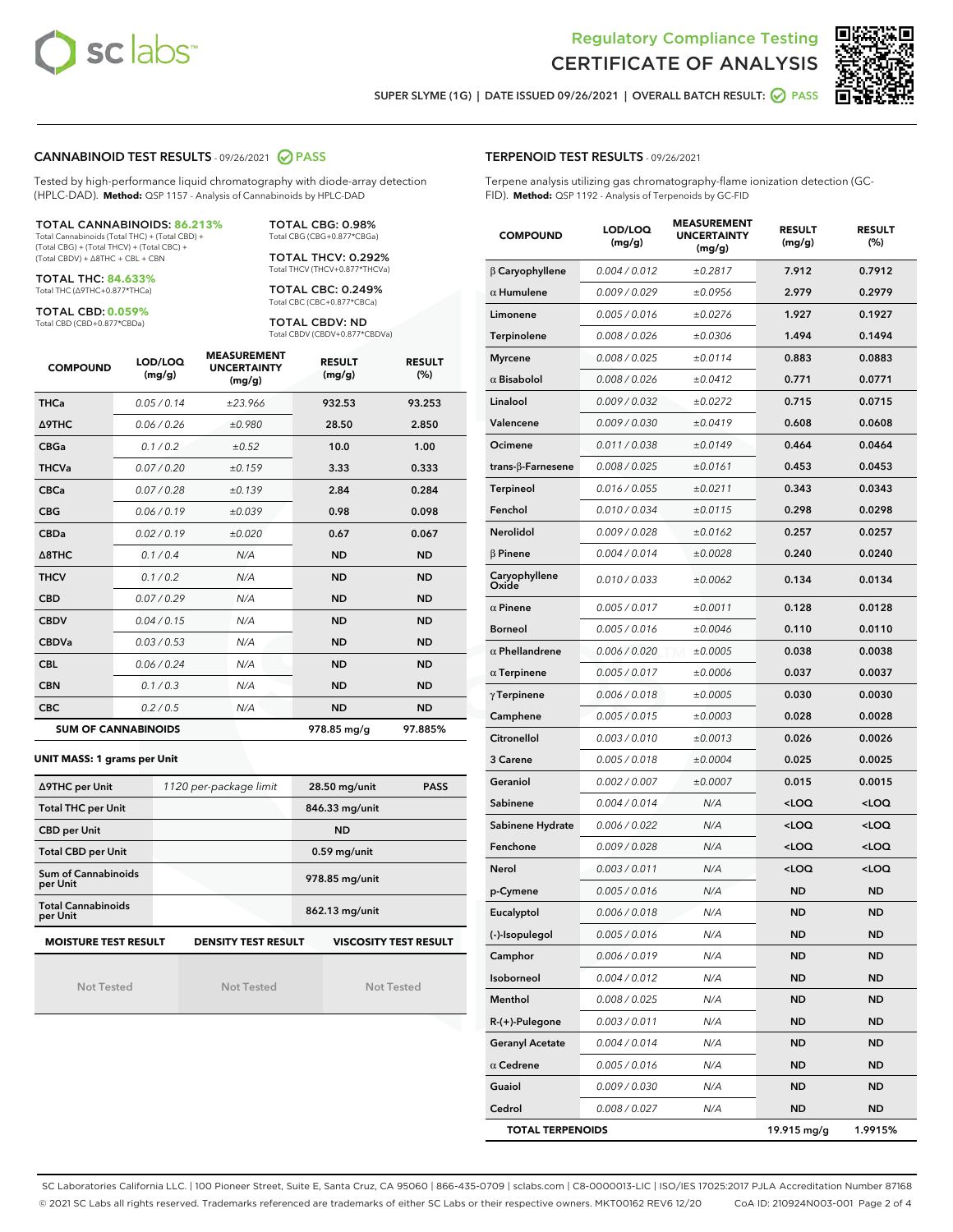



SUPER SLYME (1G) | DATE ISSUED 09/26/2021 | OVERALL BATCH RESULT:  $\bigcirc$  PASS

### CATEGORY 1 PESTICIDE TEST RESULTS - 09/26/2021 2 PASS

Pesticide and plant growth regulator analysis utilizing high-performance liquid chromatography-mass spectrometry (HPLC-MS) or gas chromatography-mass spectrometry (GC-MS). \*GC-MS utilized where indicated. **Method:** QSP 1212 - Analysis of Pesticides and Mycotoxins by LC-MS or QSP 1213 - Analysis of Pesticides by GC-MS

| 0.03 / 0.08<br>Aldicarb<br>$\ge$ LOD<br>N/A<br><b>ND</b><br><b>PASS</b><br>Carbofuran<br>0.02 / 0.05<br><b>ND</b><br><b>PASS</b><br>$\ge$ LOD<br>N/A<br>Chlordane*<br>0.03 / 0.08<br>$\ge$ LOD<br>N/A<br><b>ND</b><br><b>PASS</b><br>Chlorfenapyr*<br>0.03/0.10<br>$\ge$ LOD<br>N/A<br><b>ND</b><br><b>PASS</b><br>N/A<br>Chlorpyrifos<br>0.02 / 0.06<br>$\ge$ LOD<br><b>ND</b><br><b>PASS</b><br>0.02 / 0.07<br>N/A<br><b>ND</b><br><b>PASS</b><br>Coumaphos<br>$\ge$ LOD<br>Daminozide<br>0.02/0.07<br>$>$ LOD<br>N/A<br><b>ND</b><br><b>PASS</b><br><b>DDVP</b><br>0.03/0.09<br>$>$ LOD<br>N/A<br><b>ND</b><br><b>PASS</b><br>(Dichlorvos)<br>Dimethoate<br>0.03 / 0.08<br>$\ge$ LOD<br><b>ND</b><br><b>PASS</b><br>N/A<br>0.03/0.10<br>N/A<br><b>ND</b><br><b>PASS</b><br>Ethoprop(hos)<br>$>$ LOD<br>N/A<br><b>ND</b><br><b>PASS</b><br>Etofenprox<br>0.02 / 0.06<br>$\ge$ LOD<br>0.03 / 0.08<br>$\ge$ LOD<br><b>ND</b><br><b>PASS</b><br>Fenoxycarb<br>N/A<br>0.03/0.08<br>$>$ LOD<br>N/A<br><b>ND</b><br><b>PASS</b><br>Fipronil<br>Imazalil<br>0.02 / 0.06<br>N/A<br><b>ND</b><br><b>PASS</b><br>$\ge$ LOD<br>Methiocarb<br>0.02 / 0.07<br>$\ge$ LOD<br>N/A<br><b>ND</b><br><b>PASS</b><br>Methyl<br>0.03/0.10<br>N/A<br><b>ND</b><br>$\ge$ LOD<br><b>PASS</b><br>parathion<br>0.03/0.09<br>N/A<br><b>ND</b><br><b>Mevinphos</b><br>$\ge$ LOD<br><b>PASS</b><br>Paclobutrazol<br>0.02 / 0.05<br>$\ge$ LOD<br>N/A<br><b>ND</b><br><b>PASS</b><br>0.03 / 0.09<br>N/A<br><b>ND</b><br>$\ge$ LOD<br><b>PASS</b><br>Propoxur<br>0.03 / 0.08<br>N/A<br><b>ND</b><br><b>PASS</b><br>Spiroxamine<br>$\ge$ LOD | <b>COMPOUND</b> | LOD/LOQ<br>$(\mu g/g)$ | <b>ACTION</b><br><b>LIMIT</b><br>$(\mu g/g)$ | <b>MEASUREMENT</b><br><b>UNCERTAINTY</b><br>$(\mu g/g)$ | <b>RESULT</b><br>$(\mu g/g)$ | <b>RESULT</b> |
|---------------------------------------------------------------------------------------------------------------------------------------------------------------------------------------------------------------------------------------------------------------------------------------------------------------------------------------------------------------------------------------------------------------------------------------------------------------------------------------------------------------------------------------------------------------------------------------------------------------------------------------------------------------------------------------------------------------------------------------------------------------------------------------------------------------------------------------------------------------------------------------------------------------------------------------------------------------------------------------------------------------------------------------------------------------------------------------------------------------------------------------------------------------------------------------------------------------------------------------------------------------------------------------------------------------------------------------------------------------------------------------------------------------------------------------------------------------------------------------------------------------------------------------------------------------------------------------------------------------|-----------------|------------------------|----------------------------------------------|---------------------------------------------------------|------------------------------|---------------|
|                                                                                                                                                                                                                                                                                                                                                                                                                                                                                                                                                                                                                                                                                                                                                                                                                                                                                                                                                                                                                                                                                                                                                                                                                                                                                                                                                                                                                                                                                                                                                                                                               |                 |                        |                                              |                                                         |                              |               |
|                                                                                                                                                                                                                                                                                                                                                                                                                                                                                                                                                                                                                                                                                                                                                                                                                                                                                                                                                                                                                                                                                                                                                                                                                                                                                                                                                                                                                                                                                                                                                                                                               |                 |                        |                                              |                                                         |                              |               |
|                                                                                                                                                                                                                                                                                                                                                                                                                                                                                                                                                                                                                                                                                                                                                                                                                                                                                                                                                                                                                                                                                                                                                                                                                                                                                                                                                                                                                                                                                                                                                                                                               |                 |                        |                                              |                                                         |                              |               |
|                                                                                                                                                                                                                                                                                                                                                                                                                                                                                                                                                                                                                                                                                                                                                                                                                                                                                                                                                                                                                                                                                                                                                                                                                                                                                                                                                                                                                                                                                                                                                                                                               |                 |                        |                                              |                                                         |                              |               |
|                                                                                                                                                                                                                                                                                                                                                                                                                                                                                                                                                                                                                                                                                                                                                                                                                                                                                                                                                                                                                                                                                                                                                                                                                                                                                                                                                                                                                                                                                                                                                                                                               |                 |                        |                                              |                                                         |                              |               |
|                                                                                                                                                                                                                                                                                                                                                                                                                                                                                                                                                                                                                                                                                                                                                                                                                                                                                                                                                                                                                                                                                                                                                                                                                                                                                                                                                                                                                                                                                                                                                                                                               |                 |                        |                                              |                                                         |                              |               |
|                                                                                                                                                                                                                                                                                                                                                                                                                                                                                                                                                                                                                                                                                                                                                                                                                                                                                                                                                                                                                                                                                                                                                                                                                                                                                                                                                                                                                                                                                                                                                                                                               |                 |                        |                                              |                                                         |                              |               |
|                                                                                                                                                                                                                                                                                                                                                                                                                                                                                                                                                                                                                                                                                                                                                                                                                                                                                                                                                                                                                                                                                                                                                                                                                                                                                                                                                                                                                                                                                                                                                                                                               |                 |                        |                                              |                                                         |                              |               |
|                                                                                                                                                                                                                                                                                                                                                                                                                                                                                                                                                                                                                                                                                                                                                                                                                                                                                                                                                                                                                                                                                                                                                                                                                                                                                                                                                                                                                                                                                                                                                                                                               |                 |                        |                                              |                                                         |                              |               |
|                                                                                                                                                                                                                                                                                                                                                                                                                                                                                                                                                                                                                                                                                                                                                                                                                                                                                                                                                                                                                                                                                                                                                                                                                                                                                                                                                                                                                                                                                                                                                                                                               |                 |                        |                                              |                                                         |                              |               |
|                                                                                                                                                                                                                                                                                                                                                                                                                                                                                                                                                                                                                                                                                                                                                                                                                                                                                                                                                                                                                                                                                                                                                                                                                                                                                                                                                                                                                                                                                                                                                                                                               |                 |                        |                                              |                                                         |                              |               |
|                                                                                                                                                                                                                                                                                                                                                                                                                                                                                                                                                                                                                                                                                                                                                                                                                                                                                                                                                                                                                                                                                                                                                                                                                                                                                                                                                                                                                                                                                                                                                                                                               |                 |                        |                                              |                                                         |                              |               |
|                                                                                                                                                                                                                                                                                                                                                                                                                                                                                                                                                                                                                                                                                                                                                                                                                                                                                                                                                                                                                                                                                                                                                                                                                                                                                                                                                                                                                                                                                                                                                                                                               |                 |                        |                                              |                                                         |                              |               |
|                                                                                                                                                                                                                                                                                                                                                                                                                                                                                                                                                                                                                                                                                                                                                                                                                                                                                                                                                                                                                                                                                                                                                                                                                                                                                                                                                                                                                                                                                                                                                                                                               |                 |                        |                                              |                                                         |                              |               |
|                                                                                                                                                                                                                                                                                                                                                                                                                                                                                                                                                                                                                                                                                                                                                                                                                                                                                                                                                                                                                                                                                                                                                                                                                                                                                                                                                                                                                                                                                                                                                                                                               |                 |                        |                                              |                                                         |                              |               |
|                                                                                                                                                                                                                                                                                                                                                                                                                                                                                                                                                                                                                                                                                                                                                                                                                                                                                                                                                                                                                                                                                                                                                                                                                                                                                                                                                                                                                                                                                                                                                                                                               |                 |                        |                                              |                                                         |                              |               |
|                                                                                                                                                                                                                                                                                                                                                                                                                                                                                                                                                                                                                                                                                                                                                                                                                                                                                                                                                                                                                                                                                                                                                                                                                                                                                                                                                                                                                                                                                                                                                                                                               |                 |                        |                                              |                                                         |                              |               |
|                                                                                                                                                                                                                                                                                                                                                                                                                                                                                                                                                                                                                                                                                                                                                                                                                                                                                                                                                                                                                                                                                                                                                                                                                                                                                                                                                                                                                                                                                                                                                                                                               |                 |                        |                                              |                                                         |                              |               |
|                                                                                                                                                                                                                                                                                                                                                                                                                                                                                                                                                                                                                                                                                                                                                                                                                                                                                                                                                                                                                                                                                                                                                                                                                                                                                                                                                                                                                                                                                                                                                                                                               |                 |                        |                                              |                                                         |                              |               |
|                                                                                                                                                                                                                                                                                                                                                                                                                                                                                                                                                                                                                                                                                                                                                                                                                                                                                                                                                                                                                                                                                                                                                                                                                                                                                                                                                                                                                                                                                                                                                                                                               |                 |                        |                                              |                                                         |                              |               |
| 0.03/0.10<br>N/A<br><b>ND</b><br><b>PASS</b><br><b>Thiacloprid</b><br>$\ge$ LOD                                                                                                                                                                                                                                                                                                                                                                                                                                                                                                                                                                                                                                                                                                                                                                                                                                                                                                                                                                                                                                                                                                                                                                                                                                                                                                                                                                                                                                                                                                                               |                 |                        |                                              |                                                         |                              |               |

#### CATEGORY 2 PESTICIDE TEST RESULTS - 09/26/2021 @ PASS

| <b>COMPOUND</b>          | LOD/LOO<br>$(\mu g/g)$ | <b>ACTION</b><br>LIMIT<br>$(\mu g/g)$ | <b>MEASUREMENT</b><br><b>UNCERTAINTY</b><br>$(\mu g/g)$ | <b>RESULT</b><br>$(\mu g/g)$ | <b>RESULT</b> |  |
|--------------------------|------------------------|---------------------------------------|---------------------------------------------------------|------------------------------|---------------|--|
| Abamectin                | 0.03/0.10              | 0.1                                   | N/A                                                     | <b>ND</b>                    | <b>PASS</b>   |  |
| Acephate                 | 0.02/0.07              | 0.1                                   | N/A                                                     | <b>ND</b>                    | <b>PASS</b>   |  |
| Acequinocyl              | 0.02/0.07              | 0.1                                   | N/A                                                     | <b>ND</b>                    | <b>PASS</b>   |  |
| Acetamiprid              | 0.02 / 0.05            | 0.1                                   | N/A                                                     | <b>ND</b>                    | <b>PASS</b>   |  |
| Azoxystrobin             | 0.02/0.07              | 0.1                                   | N/A                                                     | <b>ND</b>                    | <b>PASS</b>   |  |
| <b>Bifenazate</b>        | 0.01 / 0.04            | 0.1                                   | N/A                                                     | <b>ND</b>                    | <b>PASS</b>   |  |
| <b>Bifenthrin</b>        | 0.02/0.05              | 3                                     | N/A                                                     | <b>ND</b>                    | <b>PASS</b>   |  |
| <b>Boscalid</b>          | 0.03/0.09              | 0.1                                   | N/A                                                     | <b>ND</b>                    | <b>PASS</b>   |  |
| Captan                   | 0.19/0.57              | 0.7                                   | N/A                                                     | <b>ND</b>                    | <b>PASS</b>   |  |
| Carbaryl                 | 0.02/0.06              | 0.5                                   | N/A                                                     | <b>ND</b>                    | <b>PASS</b>   |  |
| Chlorantranilip-<br>role | 0.04/0.12              | 10                                    | N/A                                                     | <b>ND</b>                    | <b>PASS</b>   |  |
| Clofentezine             | 0.03/0.09              | 0.1                                   | N/A                                                     | <b>ND</b>                    | <b>PASS</b>   |  |

|  | <b>CATEGORY 2 PESTICIDE TEST RESULTS</b> - 09/26/2021 continued |  |  |  |
|--|-----------------------------------------------------------------|--|--|--|
|--|-----------------------------------------------------------------|--|--|--|

| <b>COMPOUND</b>               | LOD/LOQ<br>(µg/g) | <b>ACTION</b><br>LIMIT<br>(µg/g) | <b>MEASUREMENT</b><br><b>UNCERTAINTY</b><br>$(\mu g/g)$ | <b>RESULT</b><br>(µg/g) | <b>RESULT</b> |
|-------------------------------|-------------------|----------------------------------|---------------------------------------------------------|-------------------------|---------------|
| Cyfluthrin                    | 0.12 / 0.38       | 2                                | N/A                                                     | <b>ND</b>               | <b>PASS</b>   |
| Cypermethrin                  | 0.11/0.32         | 1                                | N/A                                                     | <b>ND</b>               | <b>PASS</b>   |
| Diazinon                      | 0.02 / 0.05       | 0.1                              | N/A                                                     | <b>ND</b>               | <b>PASS</b>   |
| Dimethomorph                  | 0.03 / 0.09       | 2                                | N/A                                                     | <b>ND</b>               | <b>PASS</b>   |
| Etoxazole                     | 0.02 / 0.06       | 0.1                              | N/A                                                     | ND                      | <b>PASS</b>   |
| Fenhexamid                    | 0.03 / 0.09       | 0.1                              | N/A                                                     | <b>ND</b>               | <b>PASS</b>   |
| Fenpyroximate                 | 0.02 / 0.06       | 0.1                              | N/A                                                     | <b>ND</b>               | <b>PASS</b>   |
| Flonicamid                    | 0.03 / 0.10       | 0.1                              | N/A                                                     | <b>ND</b>               | <b>PASS</b>   |
| Fludioxonil                   | 0.03 / 0.10       | 0.1                              | N/A                                                     | ND                      | <b>PASS</b>   |
| Hexythiazox                   | 0.02 / 0.07       | 0.1                              | N/A                                                     | <b>ND</b>               | <b>PASS</b>   |
| Imidacloprid                  | 0.04 / 0.11       | 5                                | N/A                                                     | <b>ND</b>               | <b>PASS</b>   |
| Kresoxim-methyl               | 0.02 / 0.07       | 0.1                              | N/A                                                     | ND                      | <b>PASS</b>   |
| <b>Malathion</b>              | 0.03 / 0.09       | 0.5                              | N/A                                                     | <b>ND</b>               | <b>PASS</b>   |
| Metalaxyl                     | 0.02 / 0.07       | 2                                | N/A                                                     | <b>ND</b>               | <b>PASS</b>   |
| Methomyl                      | 0.03 / 0.10       | $\mathcal{I}$                    | N/A                                                     | ND                      | <b>PASS</b>   |
| Myclobutanil                  | 0.03 / 0.09       | 0.1                              | N/A                                                     | <b>ND</b>               | <b>PASS</b>   |
| Naled                         | 0.02 / 0.07       | 0.1                              | N/A                                                     | <b>ND</b>               | <b>PASS</b>   |
| Oxamyl                        | 0.04 / 0.11       | 0.5                              | N/A                                                     | <b>ND</b>               | <b>PASS</b>   |
| Pentachloronitro-<br>benzene* | 0.03 / 0.09       | 0.1                              | N/A                                                     | <b>ND</b>               | <b>PASS</b>   |
| Permethrin                    | 0.04/0.12         | 0.5                              | N/A                                                     | <b>ND</b>               | <b>PASS</b>   |
| Phosmet                       | 0.03 / 0.10       | 0.1                              | N/A                                                     | <b>ND</b>               | <b>PASS</b>   |
| Piperonylbu-<br>toxide        | 0.02 / 0.07       | 3                                | N/A                                                     | <b>ND</b>               | <b>PASS</b>   |
| Prallethrin                   | 0.03 / 0.08       | 0.1                              | N/A                                                     | <b>ND</b>               | <b>PASS</b>   |
| Propiconazole                 | 0.02 / 0.07       | 0.1                              | N/A                                                     | <b>ND</b>               | <b>PASS</b>   |
| Pyrethrins                    | 0.04 / 0.12       | 0.5                              | N/A                                                     | <b>ND</b>               | <b>PASS</b>   |
| Pyridaben                     | 0.02 / 0.07       | 0.1                              | N/A                                                     | <b>ND</b>               | PASS          |
| Spinetoram                    | 0.02 / 0.07       | 0.1                              | N/A                                                     | ND                      | <b>PASS</b>   |
| Spinosad                      | 0.02 / 0.07       | 0.1                              | N/A                                                     | ND                      | <b>PASS</b>   |
| Spiromesifen                  | 0.02 / 0.05       | 0.1                              | N/A                                                     | <b>ND</b>               | <b>PASS</b>   |
| Spirotetramat                 | 0.02 / 0.06       | 0.1                              | N/A                                                     | ND                      | PASS          |
| Tebuconazole                  | 0.02 / 0.07       | 0.1                              | N/A                                                     | <b>ND</b>               | <b>PASS</b>   |
| Thiamethoxam                  | 0.03 / 0.10       | 5                                | N/A                                                     | <b>ND</b>               | <b>PASS</b>   |
| Trifloxystrobin               | 0.03 / 0.08       | 0.1                              | N/A                                                     | <b>ND</b>               | <b>PASS</b>   |

SC Laboratories California LLC. | 100 Pioneer Street, Suite E, Santa Cruz, CA 95060 | 866-435-0709 | sclabs.com | C8-0000013-LIC | ISO/IES 17025:2017 PJLA Accreditation Number 87168 © 2021 SC Labs all rights reserved. Trademarks referenced are trademarks of either SC Labs or their respective owners. MKT00162 REV6 12/20 CoA ID: 210924N003-001 Page 3 of 4